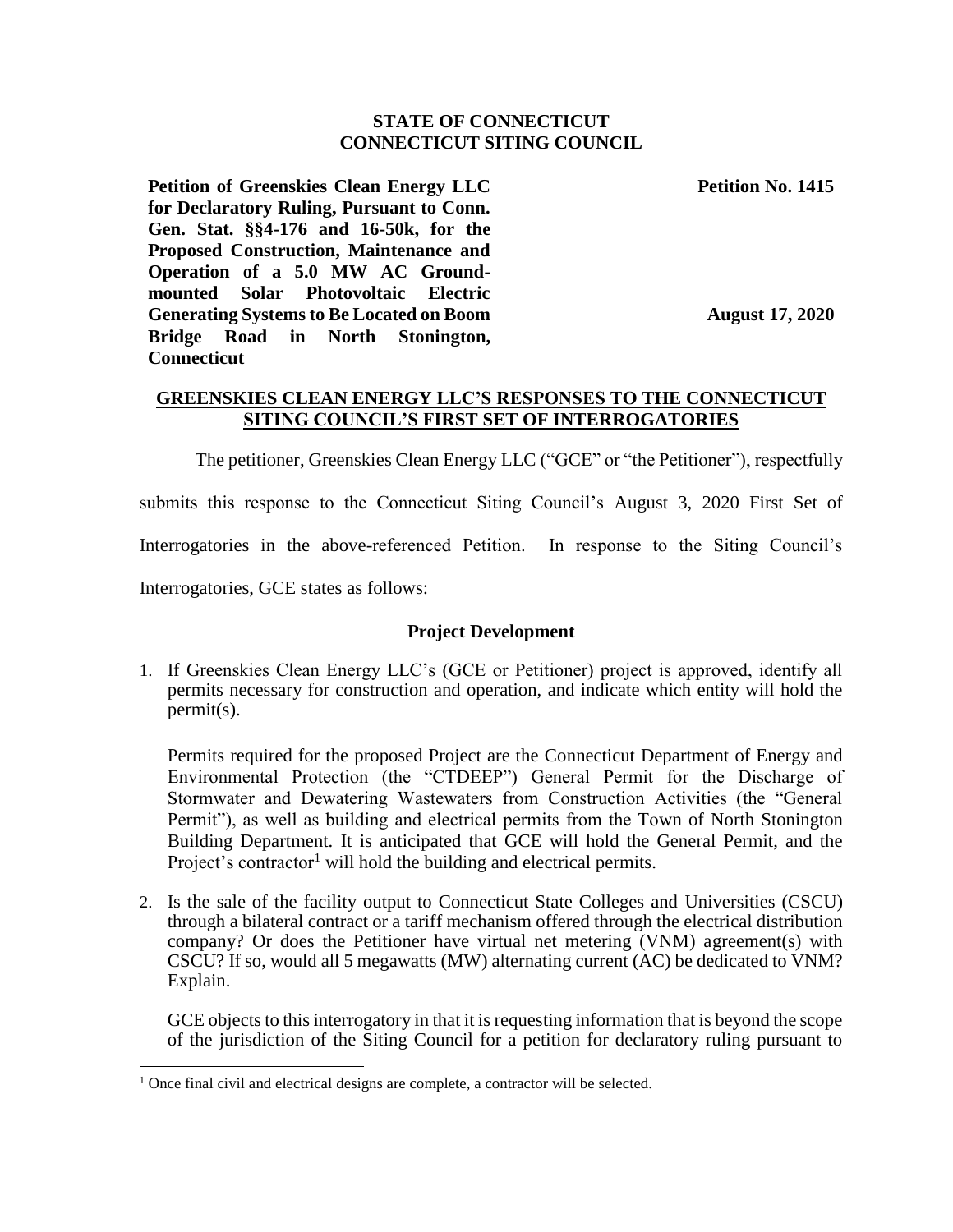Conn. Gen. Stat. §16-50k. Subject to the foregoing objection, GCE states that all five facilities have VNM agreements with CSCU and will be dedicated to VNM.

3. Would the Petitioner participate in the ISO-NE Forward Capacity Auction? If yes, which auction(s) and capacity commitment period(s)?

No, the Petitioner does not intend to participate in the ISO-NE Forward Capacity Auction.

4. Pursuant to Connecticut General Statutes §16-50k(a), has the Petitioner obtained a letter from the Connecticut Department of Energy and Environmental Protection (DEEP) that the proposed facility will not materially affect the status of core forest? Please submit any correspondence submitted to and/or received from DEEP relative to the proposed facility.

On August 13, 2020, representatives for the Petitioner were informed by DEEP's forestry division that a letter stating that the project as proposed will not materially affect the status of core forest is forthcoming. It is anticipated that this letter will be provided before the end of August, and the Petitioner respectfully requests that the date for complying with this interrogatory be extended until August 31, 2020.

#### **Proposed Site**

5. Referencing page 5 of the Petition, the Petitioner states, "Until 2016, the site consisted of forestland. It was cleared at that time by the landowner for potential farming purposes but has not been used as such." Referencing Appendix H of the Petition, Phase 1A Cultural Resources Assessment Survey, page 23, the Petitioner notes that, "At the time of survey, an area located at the northwest portion of the project area contained an agricultural field planted with corn (Figure 14)." Please clarify if any portion of the proposed project area is currently used for agricultural purposes and if it is used by the property owner or if it is leased to a third party.

No portion of the proposed project area is currently used for agricultural purposes. The temporary staging area, as identified on page 3 on the site plans, is located on land that is currently being farmed. This area will continue to be farmed after the Project is built.

6. Would all components of the solar photovoltaic panels be recyclable? Could components of panels be reused to make photovoltaic cells or whole panels be used to make new solar panels at the end of the life of this project? Could the solar panels and/or associated components be repurposed for a different use or product?

Glass, plastic, aluminum and silicon primarily comprise photovoltaic panels and are all recyclable materials that can be repurposed to create new panels or other products. Each panel contains a small amount of non-recyclable material—however, this may change by the time the Project is decommissioned.

## **Energy Output**

7. Have electrical loss assumptions been factored into the output of the facility? What is the output (MW AC) at the point of interconnection?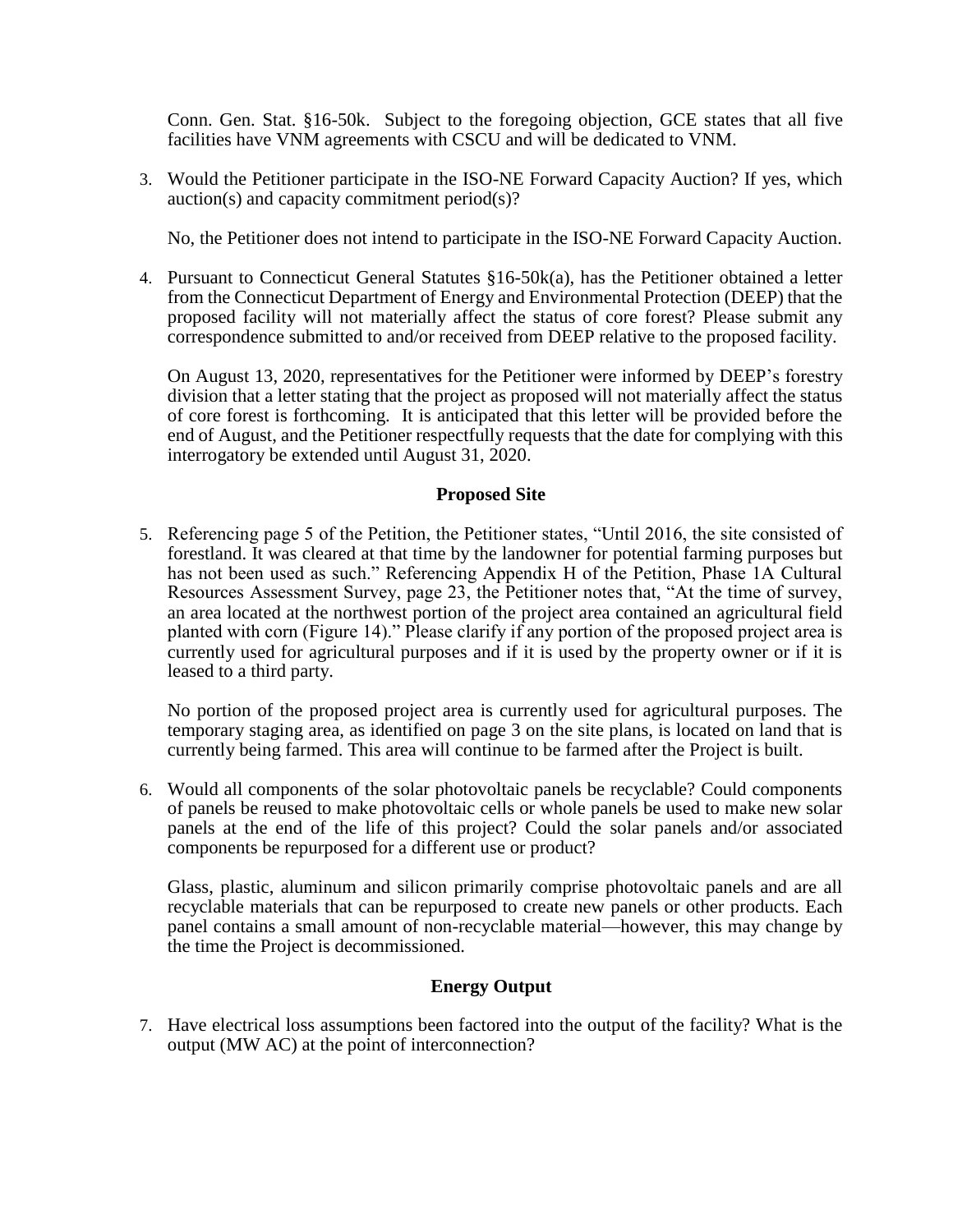Yes, standard loss factors have been factored into the Facility's system production analysis. At the point of interconnection, the output is anticipated to be 4.9 MW AC.

8. What is the projected capacity factor (expressed as a percentage) for the proposed project? For clarity, is this capacity factor based on a ratio of AC MWh to AC MWh, or a ratio of AC MWh to DC MWh?

The projected capacity factor for the proposed Project is 14.89 (%) percent. This is based on AC MWh to DC MWh, and is expressed as:

Capacity factor  $(\%)$  = (production in kWh) / (system size kWdc  $*$  8760)  $*$  (100)

9. What is the efficiency of the photovoltaic module technology of the proposed project?

The efficiency of the photovoltaic module technology of the proposed Project is 17.68 (%) percent.

10. Would the power output of the solar panels decline as the panels age? If so, estimate the percent per year.

Yes, 0.5% per year.

11. Is the project being designed to accommodate a potential future battery storage system? If so, please indicate the anticipated size of the system, where it may be located on the site, and the impact it may have on the zero emission renewable energy credit (ZREC) and/or VNM agreements, as applicable.

No, the Project has not been designed to accommodate a potential future battery storage system.

12. Would the impact of soft or hard shading reduce the energy production of the proposed project? If so, was this included in the proposed projects capacity factor?

Yes, any shading will reduce the Facility's energy production. However, expected interrow shading has been factored into the Project's production analysis. An assumed loss for shading caused by debris such as dirt, leaves, or snow on the module surface has also been factored into said analysis.

13. Could the project be designed to serve as a microgrid?

No, the Project cannot be designed to serve as a microgrid. This is credited to the fact that the respective utility company's interconnection application does not include batteries or any of the infrastructure that is necessary for the Project to provide microgrid function. Additionally, the subject revenue contracts do not include microgrid effects.

14. If one section of the solar array experiences electrical problems causing the section to shut down, could other sections of the system still operate and transmit power to the grid?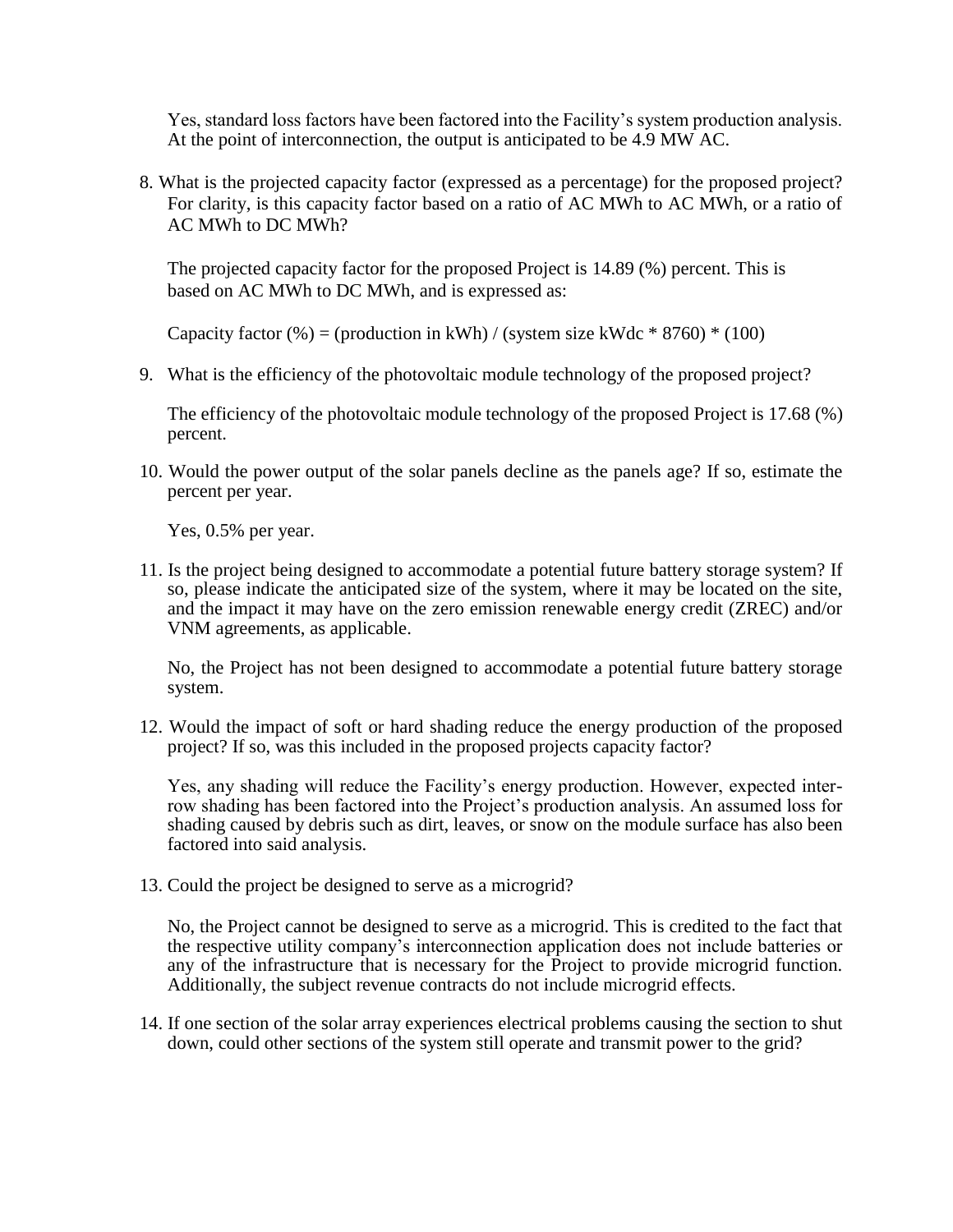Yes; throughout the Facility's array, sections of modules are connected to multiple inverters—thereby ensuring that an inoperable inverter will not impede the functionality of the other inverters.

15. Do solar facilities present a challenge for the independent system operator for balancing loads and generation (to maintain the system frequency) due to the changing (but not controlled) megawatt output of a solar facility? What technology or operational protocols could be employed to mitigate any challenges?

Generally speaking, large solar facilities can present grid management issues for the independent system operator ("ISO") or transmission operator; however, those issues are reviewed on a site-by-site basis. Eversource concluded in the Impact Study that the Project will not cause any adverse impacts to customer voltages or power quality and will not cause excess capacitor bank operations.

#### **Site Components and Solar Equipment**

16. Provide the following information regarding the Project solar panels:

a) Will the panels be mounted in a portrait or landscape fashion?

A detail of the panel and racking system has been added to the Site Plans, Sheet C-6.1, attached hereto as Exhibit A.

b) What is the proposed height from grade to the bottom edge of the solar panels? Referencing Drawing E300, Racking Detail, would the top edge of the solar panels be about 6'7" higher than the bottom edge?

The minimum proposed clearance height from finished grade to the bottom edge of a panel is approximately two (2) feet. As currently designed, the top edge of the solar panels is proposed to be approximately 6'7" higher than the bottom edge. Both of these items are subject to change, however, pending final equipment selection and electrical design. A detail of the panel and racking system has been added to the Site Plans Sheet C-6.1, attached hereto as Exhibit A.

17. How many panels will each rack hold?

Racking structures typically hold ten (10) to twelve (12) panels per rack. The exact number will depend on which vendor GCE chooses to purchase racking from during procurement.

18. Is the wiring from the panels to the inverters installed on the racking? If wiring is external, how would it be protected from potential damage from weather exposure, vegetation maintenance, or animals?

Wiring will be installed both on the underside of panels and underground, protecting it from UV light and weather exposure. The wire will be rated for the environment and installed in line with national electrical code.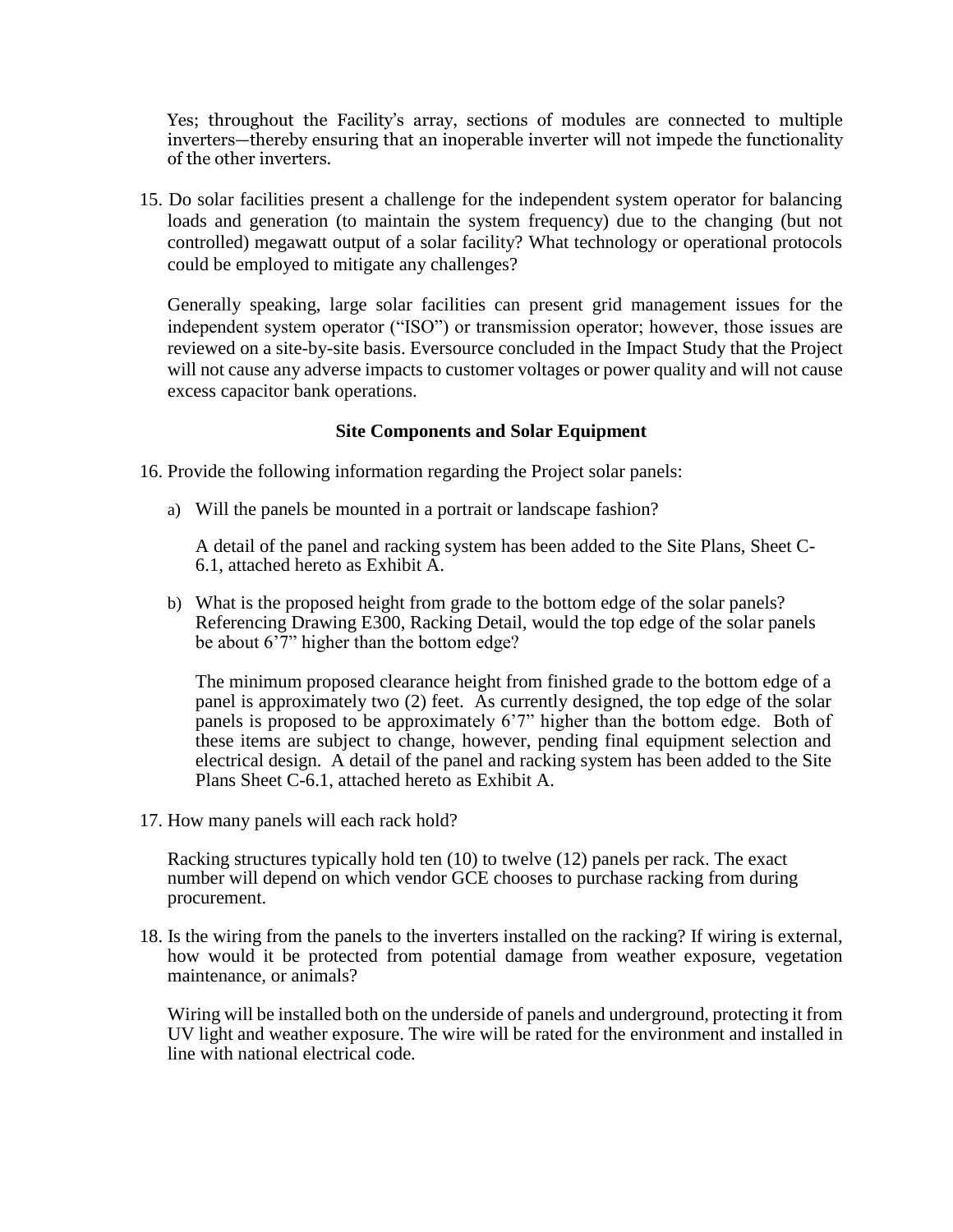19. Referencing page 9 of the Petition, would the existing access be improved with gravel as necessary? What, if any, improvements would be performed where the existing access crosses Wetland 4?

It is generally proposed to improve the existing farm access road with gravel in the locations necessary to handle construction traffic although the exact locations have not been determined yet. Regarding the existing farm access road in the location of Wetland 4, the road has been revised to go around the wetland and provide a landscaped buffer between the road and the wetland. This change was made at the advice of the project team's spadefoot toad consultant based upon ongoing investigations. The revised access road can be seen on Site Plan Sheet C-3.2, attached hereto as Exhibit A.

20. Referencing Appendix A of the Petition, Drawing C-3.1, the proposed aisle width between solar panel rows is 15 feet. What is the minimum aisle width at which the solar panel rows could be installed?

While the aisle width for the Project could be reduced from 15 feet, two problems begin to occur at smaller widths. The first is that the panels begin shading one another, thus reducing the Project's overall efficiency. The second problem is that the land between the panels allows for infiltration of stormwater. As the aisles narrow between rows of panels, there is a greater amount of imperviousness with respect to stormwater management at the site. As such, fifteen (15) feet is the minimum width for aisle spacing in order to avoid these two concerns.

21. Referencing Appendix G of the Petition, Stormwater Report, page 9, the Petitioner states, "The entire portion of the Site is within Zone X (0.2% annual chance flood) according to the Federal Emergency Management Agency (FEMA) Flood Insurance Rate Map..." Referencing the FEMA Flood Insurance Rate Map under Appendix A of the Stormwater Report, is it correct to say that the site is located within the unshaded Zone X, an area outside of the 100-year and 500-year flood zones?

The description of the Site in the Stormwater Report as being within an area of 0.2% annual chance flood was written in error and has been revised to correctly state that the Site is located outside of any Special Flood Hazard Areas or Other Areas of Flood Hazard (including 100-year and 500-year flood zones). A revised stormwater management report is submitted herewith as Exhibit B.

#### **Interconnection**

22. What is the line voltage of the proposed electrical interconnection?

The primary distribution voltage is 13.8 kV.

23. Is the project interconnection required to be reviewed by ISO-NE?

No, the project interconnection is not required to be reviewed by ISO-NE. A single inverter has been de-rated to 124 kW AC by the manufacturer, bringing the aggregate system size to 4.9 MW AC, below the 5 MW AC threshold for ISO-NE review.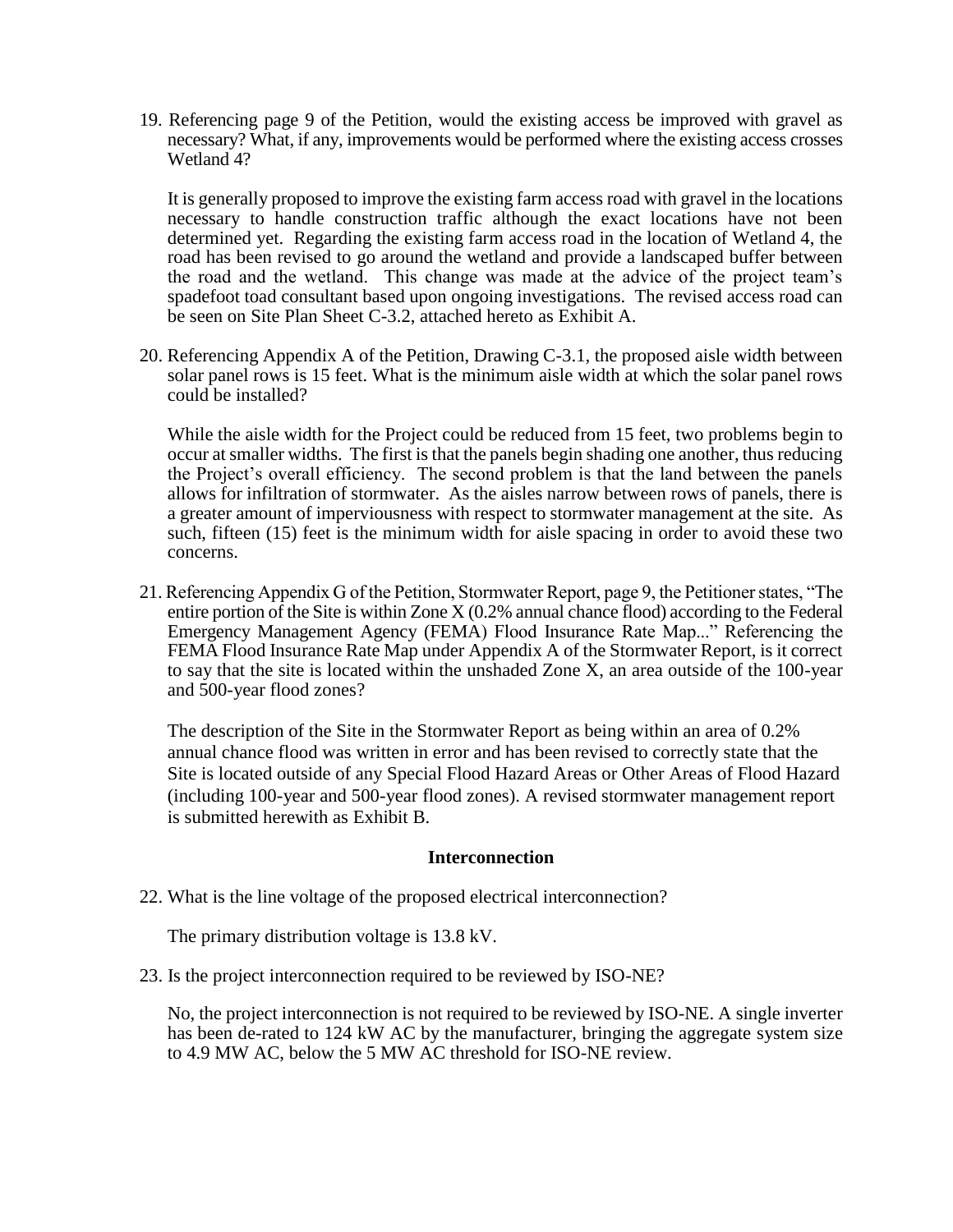24. Referencing page 10 of the Petition, it states, "The scope and Facility Study Agreement were received in May 2020 and are pending review." What is the status of the Facility Study Agreement? Has Eversource confirmed that the interconnection to Shunock Substation could accommodate the 5 MW output from the proposed solar facility?

The Facility Study is currently underway and is expected to be complete in late October – early November 2020. The Impact Study from Eversource stated that "At daytime minimum loading steady state conditions, with generation at a unity power factor and the customer generation connected, the system can sustain voltage within PURA limitations on all circuits associated with the Shunock 32P-2X transformer under an alternate feed configuration. The system does not cause high voltage at the PCC; or elsewhere along the circuits associated with the Shunock 32P-2X transformer."

25. Referencing page 10 of the Petition, it states, "Eversource will provide GCE with interconnection agreements upon completion of the Facility Study." What is the status of the interconnection agreements?

Interconnection agreements have not been drafted yet. GCE expects to receive interconnection agreements upon completion of the Facility Study.

26. Referencing page 10 of the Petition, it states, "The proposed project...will not require a dedicated feeder." Is the existing distribution that connects to Shunock Substation threephase, or would it have to be upgraded from single-phase to three-phase?

Some portions of the interconnection route will be upgraded from single-phase to threephase.

## **Public Safety**

27. Would the project comply with the National Electrical Code, the National Electrical Safety Code and any applicable National Fire Protection Association codes and standards?

Yes; the Project would comply with the National Electrical Code, the National Electrical Safety Code and all applicable National Fire Protection Association codes and standards.

28. Would the proposed project meet the applicable Department of Energy and Environmental Protection noise standards at the property boundaries?

The proposed project will meet the applicable CTDEEP noise standards at the property boundaries. The currently-proposed inverter has an audible noise of less than 55 dBA at one meter of distance from the inverter. This alone meets the residential-tocommercial/industrial standard which the project has to its northern and eastern boundaries. The audible noise from the closest proposed inverter to the southern parcel line (residential property) is almost imperceptible given the approximate 450-foot distance, which will meet both daytime and nighttime noise standards for residential-to-residential zones. A copy of a specification sheet for the currently-selected inverter equipment, as well as a spreadsheet displaying the CTDEEP noise standards and a distance adjustment computation are enclosed herewith as Exhibit C for reference.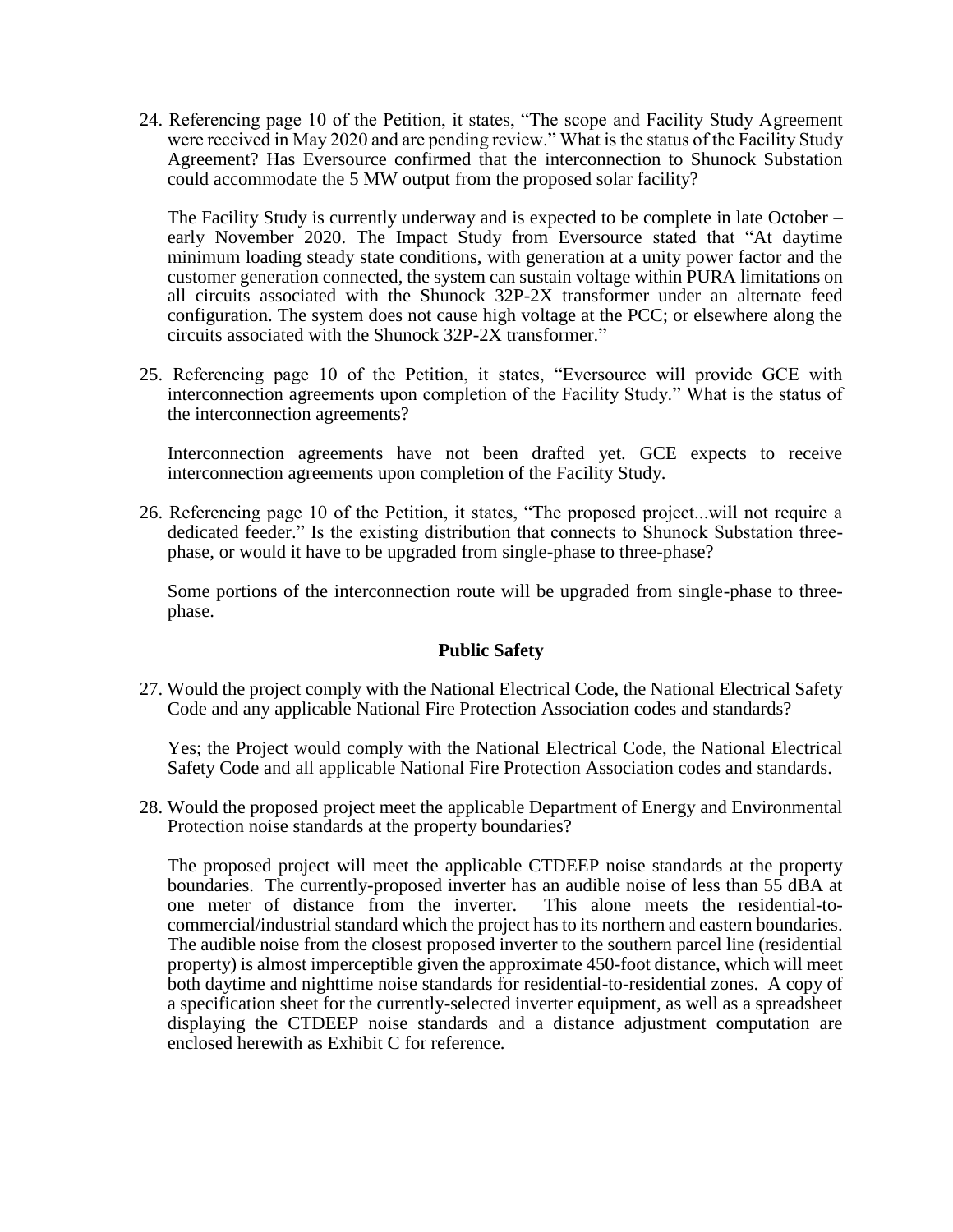29. Where is the nearest federally-obligated airport? Is a glare analysis required to comply with Federal Aviation Administration (FAA) policy?

The nearest federally-obligated airport appears to be the Westerly State Airport, which is located approximately 5.7 miles away from the proposed Project Site. The Petitioner utilized the FAA's Notice Criteria Tool, which revealed that FAA review is not required for the Project. *See* Results of Notice Criteria Tool, attached hereto as Exhibit D. As such, a glare hazard analysis has not been conducted and is not required by the FAA for this Project.

In accordance with CFR Title 14 Part 77.9, a project would need to file with the FAA prior to project construction if:

- The structure will exceed 200 feet above ground level
- The structure will be in proximity to an airport and will exceed the slope ratio
- The structure involves construction of a traverse-way (i.e. highway, railroad, waterway, etc.) and once adjusted upward with the appropriate vertical distance would exceed a standard of 77.9(a) or (b)
- The structure will emit frequencies, and does not meet the conditions of the FAA Co-location Policy
- The structure will be in an instrument approach area and might exceed part 77 Subpart C
- The proposed structure will be in proximity to a navigation facility and may impact the assurance of navigation signal reception
- The structure will be on an airport or heliport
- Filing has been requested by the FAA

Given that none of the foregoing applies to the instant Project, the Project is not expected to have an adverse impact on air navigation. In addition to the Project's distance from the Westerly State Airport, the selected panels for the Project are designed to absorb light, rather than reflect, and will therefore not transmit a great deal of glare. Accordingly, given the distance of the Project from the nearest airport, and the lack of glare from the proposed panels, the Project is not anticipated to have an adverse impact on air navigation.

30. Would the proposed project require a review/determination from the FAA regarding any potential hazard to air navigation?

No. Please see the Petitioner's answer to Interrogatory 29 above.

- 31. With regard to emergency response:
	- a. Is outreach and/or training necessary for local emergency responders in the event of a fire or other emergency at the site?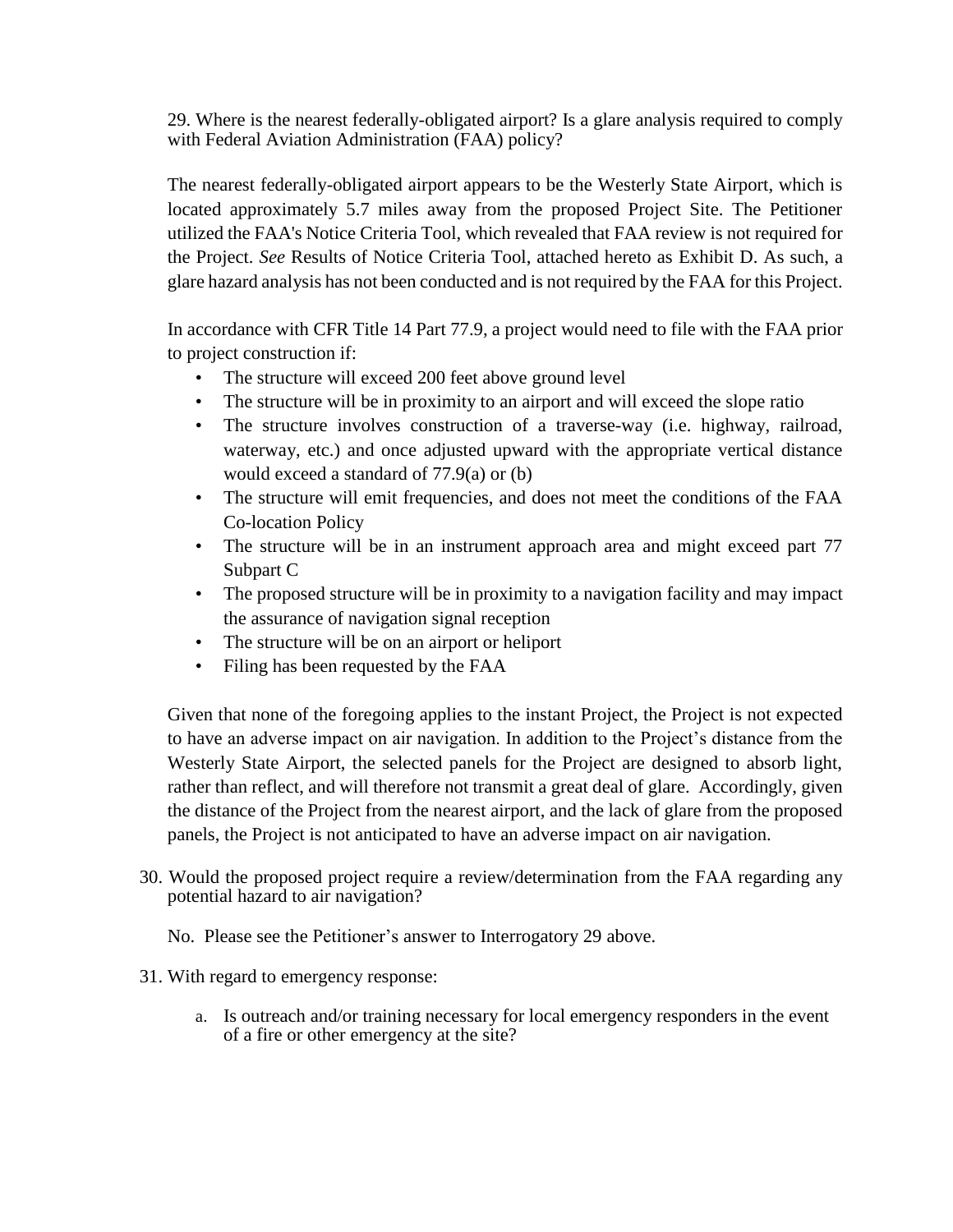Typically, when a solar project is nearing completion and final inspection, the respective local Fire Marshal will perform a site walk to inspect signage, site access (in case of emergency), emergency shutoff, disconnect locations, and anything relevant to their response of an event. Accordingly, for the instant Project, Greenskies will offer to host such a site walk, training, and Project design review with the appropriate North Stonington officials, and expects that such a walk-through and training will happen.

b. How would site access be ensured for emergency responders?

Emergency responders will be provided keys or the code to all access gates on site.

c. In the event of a brush or electrical fire, how would the Petitioner mitigate potential electric hazards that could be encountered by emergency response personnel?

Greenskies will work with emergency response personnel to provide training on how to handle a fire on site. Hazard mitigation includes designing and building the Project to code and managing brush on-site.

d. Could the entire facility be shut down and de-energized in the event of a fire? If so, how?

Yes, the entire facility can be shut down via the main switch. This information will be included during the training with emergency responders.

## **Environmental**

32. Page 5 of the Petition notes that, "[T]he site has grown to be covered with low lying brush and smaller-sized saplings." Page 26 of the Petition notes that, "No tree clearing is proposed..." Is it correct to say that no trees greater than six inches diameter would be removed to construct the facility? If no, explain.

In the event that the project construction begins in 2021, as anticipated, no mature trees or trees greater than six (6) inches in diameter would need to be removed to construct the facility—with the exception of a single, dead snag tree along the stonewall property boundary.

33. The Greenhouse Gas (GHG) Assessment in Appendix M of Council Petition No. 1352 compared the life cycle GHG emissions from a solar project to a scenario where the solar project is avoided and an equivalent amount of natural gas-fired electric generation operated for the estimated life of the solar facility. Referencing Appendix E of this Petition, how would the net GHG emissions (or reduction) over the life of the solar facility and carbon debt payback be affected under this natural gas-fired generation versus proposed solar generation scenario?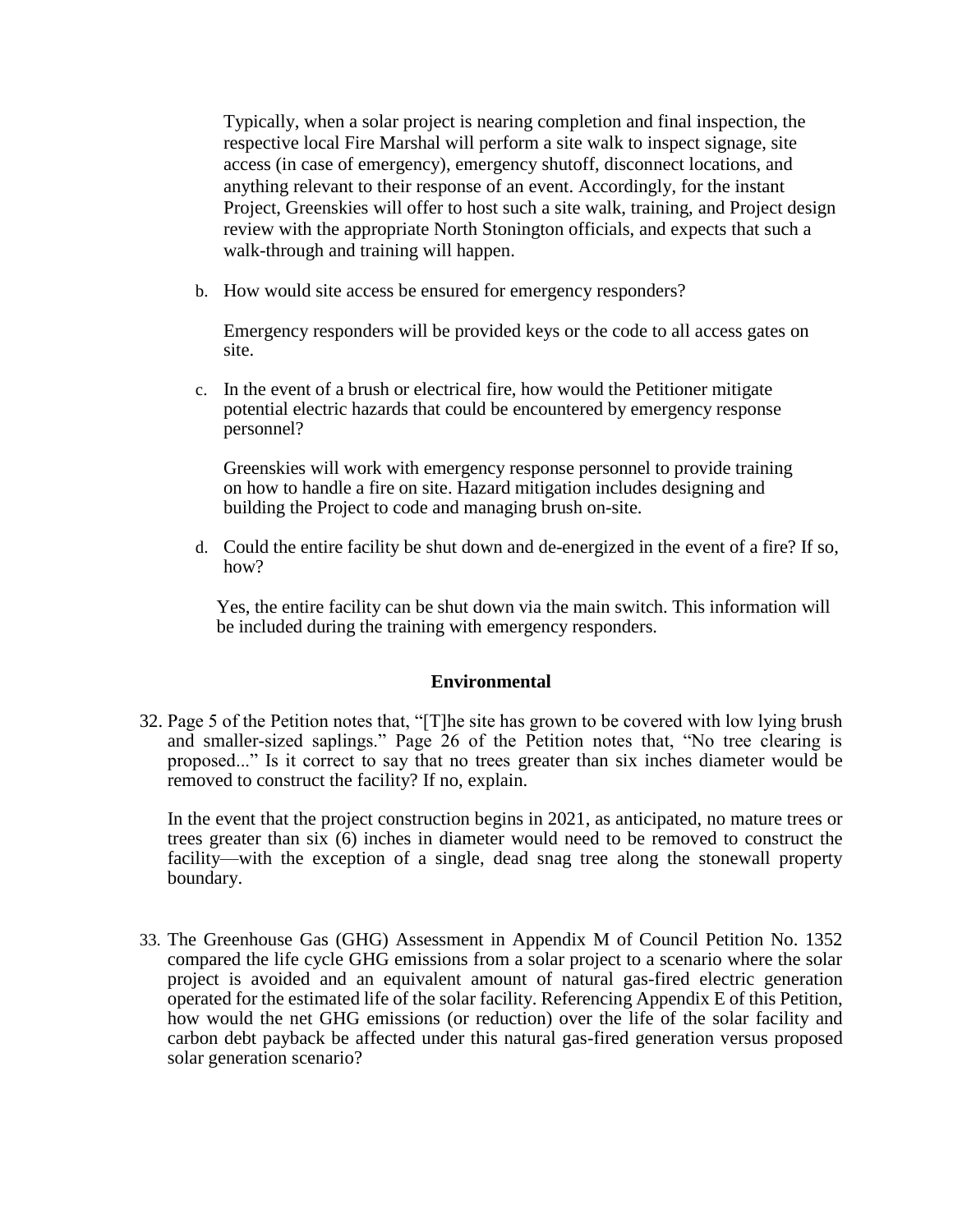Assuming a one percent (1%) degradation of solar output per year and a starting yearly output of 8,502 MWh for this Project, it is anticipated that approximately 236,252 MWh will be generated over an assumed 30-year lifespan. Utilizing the conversion ratio described in Appendix M of Council Petition No. 1352 relating 744,038 MWh to 1,273,861 MT of CO2eq, it can be anticipated that approximately 404,485 MT of CO2eq would be generated by a natural gas-fired facility to equal this Project's MWh output. This translates to approximately 13,483 MT of CO2eq per year. Relating this Petition's estimated carbon debt of 10,061 MT CO2eq to this number, it would take the Project 0.75 years (or nearly 9 months) to have a net improvement with respect to GHG emissions.

34. Referencing page 26 and Appendix J of the Petition, the Petitioner notes that a survey for the eastern spadefoot and three state-listed plant species will be performed between May 2020 and June 2020, and a report will be submitted to DEEP Wildlife Division for review and final determination. Provide an update on the status of such report. Include a copy of such report and any DEEP response(s) to the report if available.

Night-time surveys for the eastern spadefoot at the site are ongoing still due to the requirement to perform these surveys following rainfall events and a very dry summer. All other wildlife investigations for RTE species found on the NDDB Preliminary Assessment for the site have been completed. A report is currently being prepared and is anticipated to be provided to CTDEEP's Wildlife Division for their review shortly following the completion of the eastern spadefoot surveys.

35. Please respond to the Council on Environmental Quality comments dated July 22, 2020.

The Petitioner's responses to the Council on Environmental Quality's July 22, 2020 comments are as follows:

## **Proposed Project Site**

A Spill Prevention, Control, and Countermeasure Plan (SPCC) has been prepared for construction at the Site. A copy is enclosed herewith as Exhibit E.

#### **Wetlands**

The Petitioner has relocated the contractor parking to be out of any delineated inland wetland 100-foot buffer.

#### **Wildlife**

The 100-foot Vernal Pool Envelope ("VPE") will not be impacted by the Project, nor is there a proposed change to the VPE; existing VPE disturbance is approximately sixteen percent (16%) and will remain at the same percentage post-construction.

The 750-foot Critical Terrestrial Habitat ("CTH") that occurs within the Project Site is not suitable forested habitat for the amphibian species and is not considered suitable habitat under the Vernal Pool Best Management Practices guidance document (January 2015) from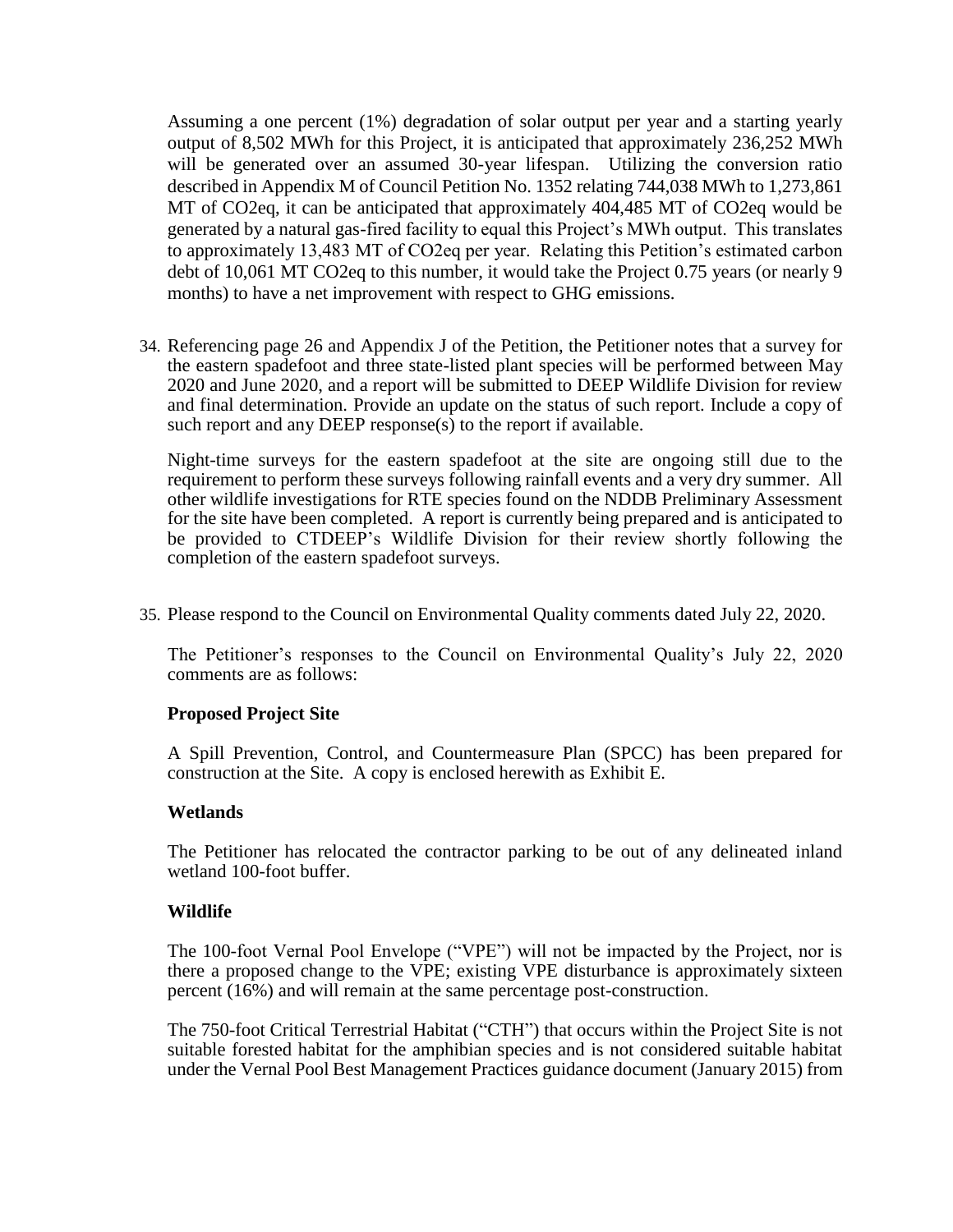the US Army Corps of Engineers-New England District, attached hereto as Exhibit F. The figures depicted throughout the above-referenced Vernal Pool BMP document exclude all areas as suitable habitat except for forest communities. In addition, the attached Vernal Pool Disturbance Map (Exhibit G) indicates that the percentage of existing CTH disturbance is the same as proposed, approximately 71 (%) percent.

As discussed in the VHB Vernal Pool Technical Memorandum, dated May 8, 2020, suitable terrestrial habitat on-site is very limited based on the vegetation cover types that include both the plowed agricultural fields and scrub-shrub communities. Please refer to the Vegetative Cover Map figure that was included in the VHB Vernal Pool Technical Memorandum. The upper reaches of Wetland 1, its edge, as well as the forested strip between the northern property boundary at Wetland 1 and I-95, will remain undisturbed as species may use this route to migrate to Wetland 5. There will also continue to be migratory passage available to terrestrial habitat through the Project Site to offsite areas post construction.

The Prairie Warbler (*Dendroica discolor*) is listed on the Information for Planning and Consultation ("IPaC") report as a Bird of Conservation Concern ("BCC"); however, it is not listed as federally endangered or threatened. This species was observed on the Project Site during the ecological and wildlife fieldwork investigations predominantly within the scrub-shrub habitat. Given that this warbler is a BCC, the Petitioner proposes to provide a seasonal restriction measure that would provide nesting and breeding protection. This will include no clearing of the scrub-shrub habitat on the Project Site from May 1st through July 31<sup>st</sup>. A note has been added to the Construction Sequence on Site Plan Sheet C-5.0 (Exhibit A) to this effect.

36. Are there any wells on the site or in the vicinity of the site? If so, how would the petitioner protect the wells and/or water quality from construction impacts?

There are no wells on, or within the vicinity of, the Site.

37. Provide a Spill Prevention, Control and Countermeasure Plan.

A Spill Prevention, Control and Countermeasure Plan has been prepared for construction at the Site; a copy of same is included herewith as Exhibit E.

38. What effect would runoff from the drip edge of each row of solar panels have on the site drainage patterns? Would channelization below the drip edge be expected? If not, why not?

Due to the fact that the development area is not graded consistently to the east or to the west in any location, it is not anticipated that runoff from the panel drip edges will channelize or have an effect on Site drainage patterns.

39. Would the proposed project be consistent with the 2015 U.S. Army Corps of Engineers Vernal Pool Best Management Practices?

As designed, the proposed Project will be consistent with the 2015 U.S. Army Corps of Engineers ("ACOE") Vernal Pool Best Management Practices ("BMP"). The 100-foot Vernal Pool Envelope ("VPE") will not be impacted by the Project nor is there a proposed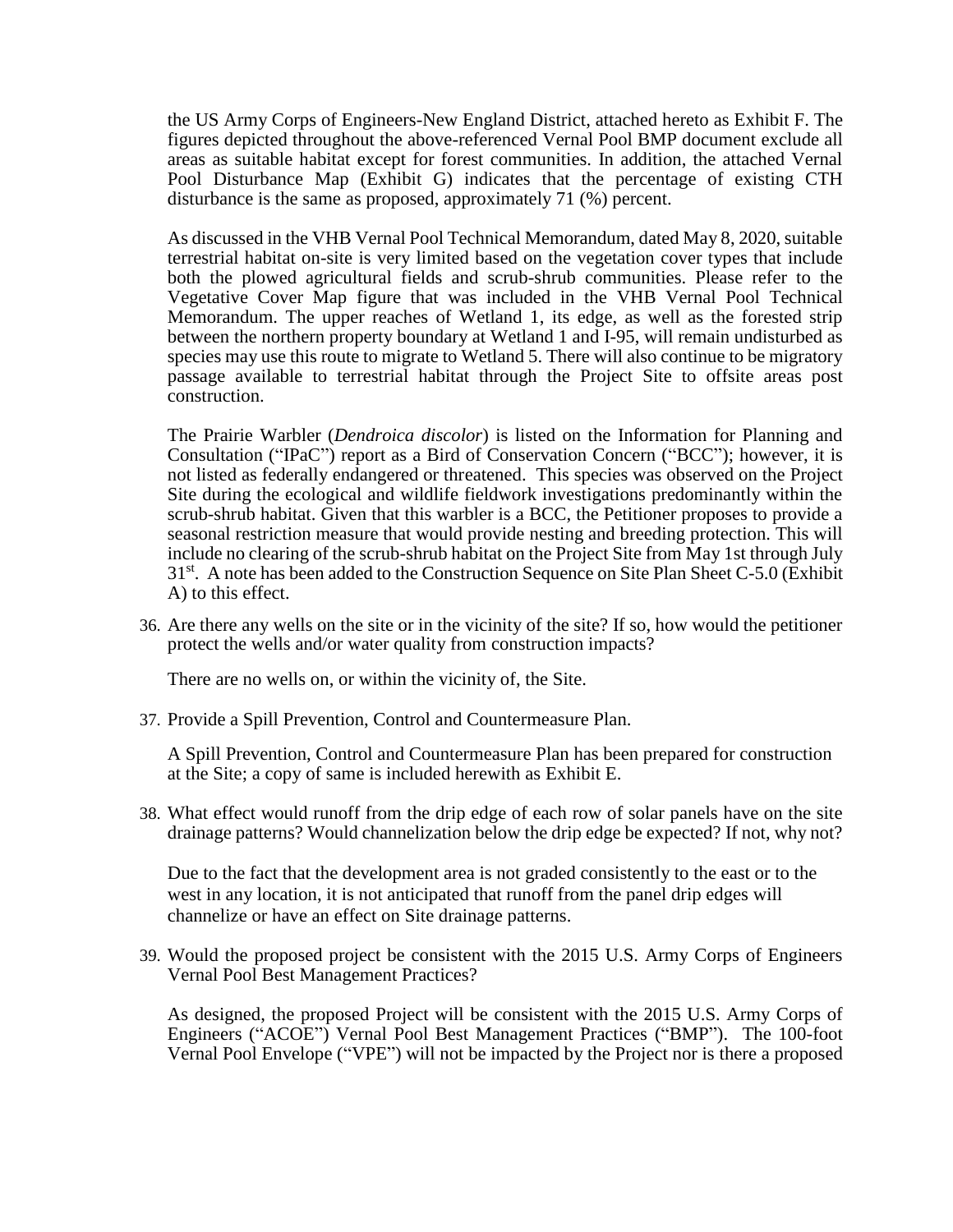change to the VPE; existing VPE disturbance is approximately sixteen (16) percent (%) and will remain at the same percentage post construction.

The 750-foot Critical Terrestrial Habitat (CTH) that occurs within the Project Site is not suitable forested habitat for the amphibian species and is not considered suitable habitat under the Vernal Pool Best Management Practices guidance document (January 2015) from the US Army Corps of Engineers-New England District (attached hereto as Exhibit F). The figures depicted throughout the referenced Vernal Pool BMP document exclude all areas as suitable habitat except for forest communities. In addition, the attached Vernal Pool Disturbance Map (Exhibit G) indicates that the percentage of existing CTH disturbance is the same as proposed, approximately 71 (%) percent.

40. Provide an updated vernal pool assessment map showing the solar panels and other developed site features with a table quantifying pre- and post-construction development area percentages for the vernal pool envelope and critical terrestrial habitat.

A Vernal Pool Disturbance map has been prepared and is provided herewith as Exhibit G.

41. What is the host municipality's setback regulation from wetlands?

The latest available version of the Inland Wetlands and Watercourses Regulations of the Town of North Stonington (revised through March 14, 2012) describes the Upland Review Area from wetlands and/or watercourses to be 100 feet.

42. What is the length of the posts and to what depth would the posts be driven into the ground to provide structural stability? Are any impacts to groundwater quality anticipated? If so, how would the petitioner manage and/or mitigate these impacts?

It is currently anticipated that 12 to 16-foot length steel piles will be used as structural foundation materials. Based upon the use of this system, no impacts to groundwater quality are anticipated.

43. Where is the nearest recreational area from the proposed site? Describe the visibility of the proposed project from this recreational area.

The closest private recreational area from the Site is the Mystic KOA Holiday on Pendleton Hill Rd, and is approximately 1.7 miles west therefrom. The closest public recreational area is the Avalonia Land Conservancy/Yannatos Preserve on Clarks Falls, Rd and is approximately 1.63 miles north of the Site. The Site will not be visible from either area.

44. Where is the nearest national, state and/or locally-designated scenic road from the proposed site? Describe the visibility of the proposed project from the nearby scenic road.

The closest state-designated scenic road is Route 49, which runs north-south approximately 2.1 miles to the west of the Project Site at its closest point. The proposed Project will not be visible from this road.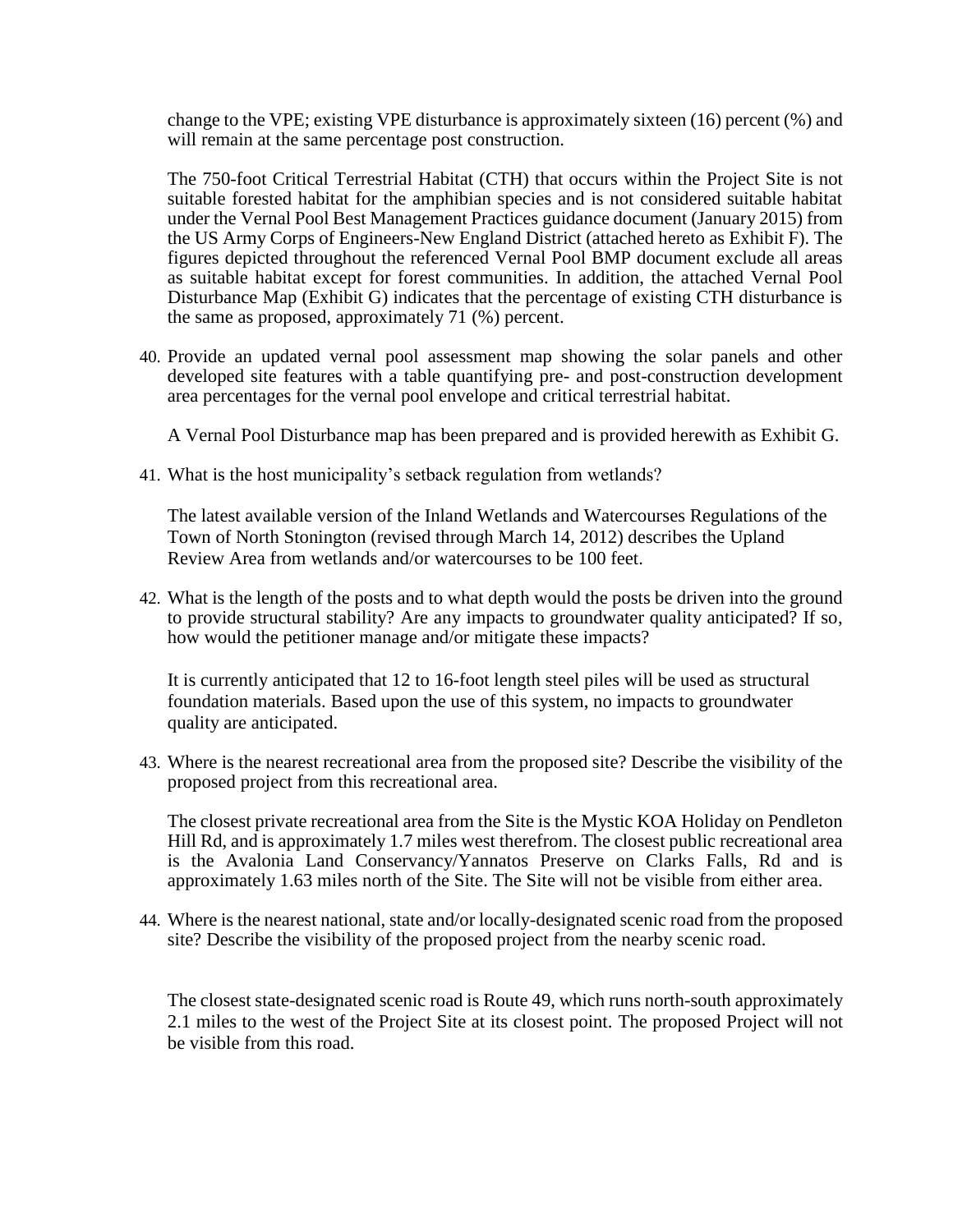45. Please submit photographic site documentation with notations linked to the site plans or a detailed aerial image that identify locations of site-specific and representative site features. The submission should include photographs of the site from public road(s) or publicly accessible area(s) as well as Site-specific locations depicting site features including, but not necessarily limited to, the following locations as applicable:

For each photo, please indicate the photo viewpoint direction and stake or flag the locations of site-specific and representative site features. Site-specific and representative site features include, but are not limited to, as applicable:

- 1. wetlands, watercourses and vernal pools;
- 2. forest/forest edge areas;
- 3. agricultural soil areas;
- 4. sloping terrain;
- 5. proposed stormwater control features;
- 6. nearest residences;
- 7. Site access and interior access road(s);
- 8. utility pads/electrical interconnection(s);
- 9. clearing limits/property lines;
- 10. mitigation areas; and
- 11. any other noteworthy features relative to the Project.

A photolog graphic must accompany the submission, using a site plan or a detailed aerial image, depicting each numbered photograph for reference. For each photo, indicate the photo location number and viewpoint direction, and clearly identify the locations of sitespecific and representative site features show (e.g., physical staking/flagging or other means of marking the subject area).

The submission shall be delivered electronically in a legible portable document format (PDF) with a maximum file size of <20MB. If necessary, multiple files may be submitted and clearly marked in terms of sequence.

A photo log exhibit has been prepared and is enclosed herewith as Exhibit H.

# **Facility Construction**

46. Referencing page 17 of the Petition, has GCE submitted its application to DEEP for a Stormwater Permit? What is the status?

As of the date of this response, the Petitioner has secured SHPO concurrence on the project, has ongoing consultation with the Dam Safety Division of CTDEEP, and has ongoing correspondence with the Wildlife Division of CTDEEP. Once these three departments have reviewed the project in full and concur, the Petitioner intends to immediately file for a CTDEEP Stormwater General Permit. Notification will be made to the Council when this takes place.

- 47. With regard to earthwork required to be developed the site, provide the following:
	- a) Will the site be graded? If so, in what areas?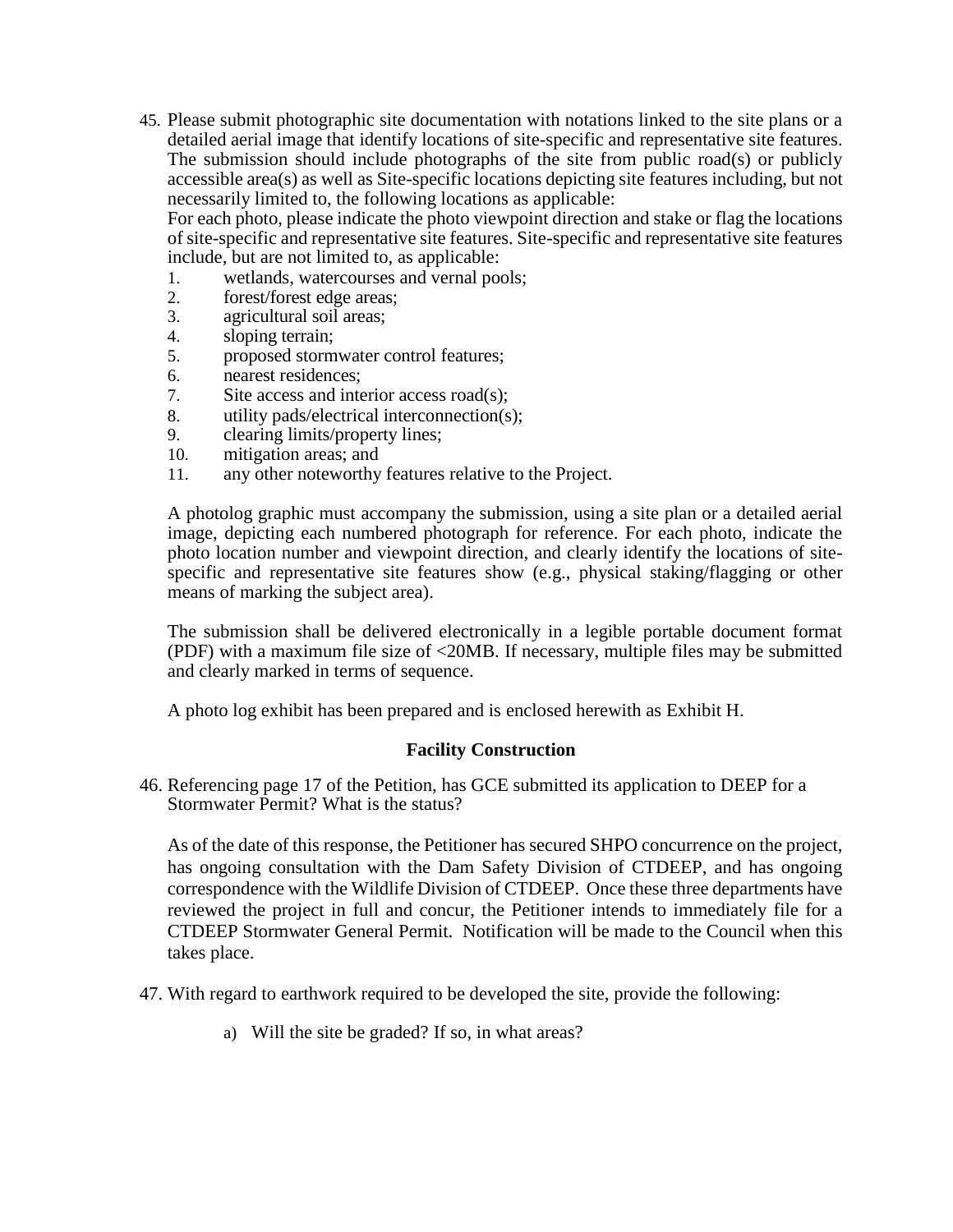Yes, the proposal is to grade the site in the location of the proposed stormwater basins, in the location of the proposed swales, and in locations of planned development which currently exceed fifteen percent (15%) slope.

b) What is the desired slope within the solar array areas?

It is generally accepted that a fifteen percent (15%) slope or less is tolerable for fixed-tilt solar panel racking. It is not proposed to regrade areas to be covered by panels which is already under 15% slope.

c) Could the solar field areas be installed with minimal alteration to existing slopes?

The solar panel array itself is proposed on approximately 17.7 acres. It is only proposed to regrade 0.6 acres to reduce steep slopes, which represents only 3.3% of the solar panel array acreage.

d) If minimal alteration of slopes are proposed, can existing vegetation be maintained to provide ground cover during construction?

It is the Petitioner's opinion that minimal alteration of slopes is proposed. Existing vegetation will be maintained to the maximum extent feasible; however, the existing vegetation of brambles and saplings is not conducive to solar development and it is recommended that a mowable grass seed mix be employed.

e) Estimate the amounts of cut and fill in cubic yards for the access road(s).

It is proposed to install approximately 1,850 linear feet of access road within the limits of work. The construction of the road will be 15-feet wide and 12 inch deep. No regrading for slope adjustment is proposed in association with construction of access roads. Accordingly, it is anticipated that approximately 1,030 cubic yards of soil cut will be replaced with road material.

f) Estimate the amounts of cut and fill in cubic yards for solar field grading.

Based upon an earthwork analysis of the proposed grading with the solar panel array, the cut/fill is generally balanced and includes moving approximately 600 cubic yards of soil*.*

g) If there is excess cut, will this material be removed from the site property or deposited on the site property?

Primarily due to the creation of stormwater basins, it is anticipated that an excess cut of soil of approximately 7,800 cubic yards is required for the project. The Petitioner presently anticipates stockpiling excess material for reuse in other non-project areas of the property.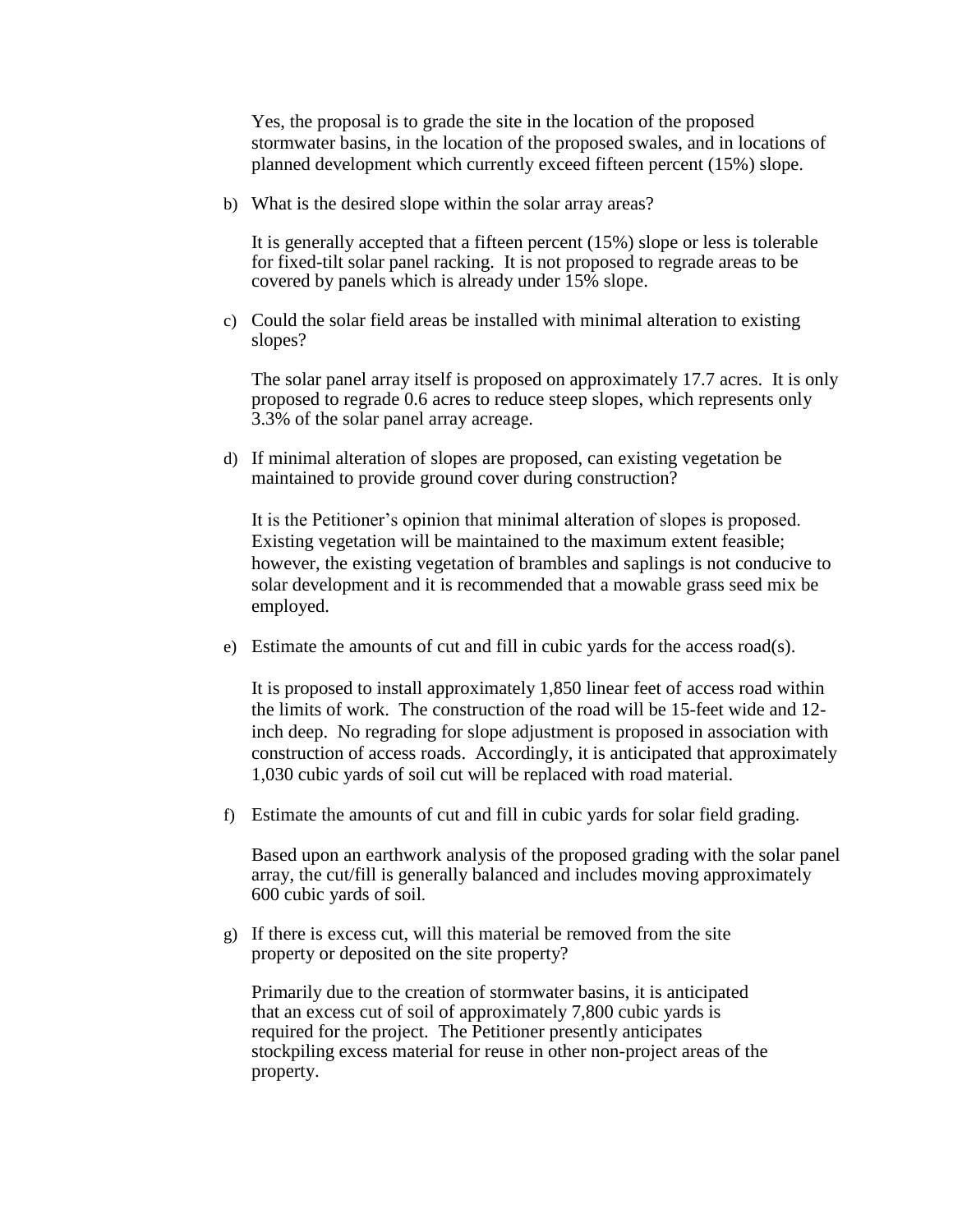# **Handling of Soil**

48. Would topsoil be stripped from the site prior to grading? If so, would the topsoil be spread over the disturbed areas once grading is complete? If not, how would growth of new vegetation/grasses be promoted within the graded areas if nutrient rich soils are not present?

The Petitioner anticipates that topsoil will be stripped from the site prior to grading and stockpiled for reuse as necessary.

49. How would the posts (that support the racking system) be driven into the ground? In the event that ledge is encountered, what methods would be utilized for installation?

The posts will be driven into the ground by a track-mounted pile driver. Ground screws or concrete ballasts will be used in the event that ledge is encountered.

50. What is the minimum road width required for post-construction use?

Greenskies' preferred minimum road width for post-construction operations and maintenance is fifteen feet (15').

51. Referencing page 11 of the Petition, based on any geotechnical investigation performed, would the existing site conditions support the overall project design?

Based upon the geotechnical testing for stormwater management, the Project has been designed to accommodate existing Site conditions. It is anticipated that structural pull testing will be required if/once the Project is approved to assist in the final design of the racking foundation systems.

52. Referencing Figure 8 of the Petition, Construction Schedule, would the schedule be affected by any potential seasonal restrictions as determined by the results of the wildlife/plant survey of protected species?

A restriction of scrub-shrub clearing at the Site between May 1st and July 31 has been added to Site Plan Sheet C-5.0 (Exhibit A) to protect for the possible presence of prairie warblers. Consultation with NDDB is ongoing, however further discussions will likely be necessary to determine potential seasonal restrictions related to the possible presence of box turtles at the Site.

## **Maintenance Questions**

53. Would the Petitioner remove snow that accumulates on the panels? Would snow accumulation on the solar panels affect the output of the facility? Under what circumstances would snow be removed? Describe snow removal methods.

There are no anticipated circumstances in which Greenskies would remove snow from panels. Accumulation of snow will affect energy output, however, this has been factored into the production analysis.